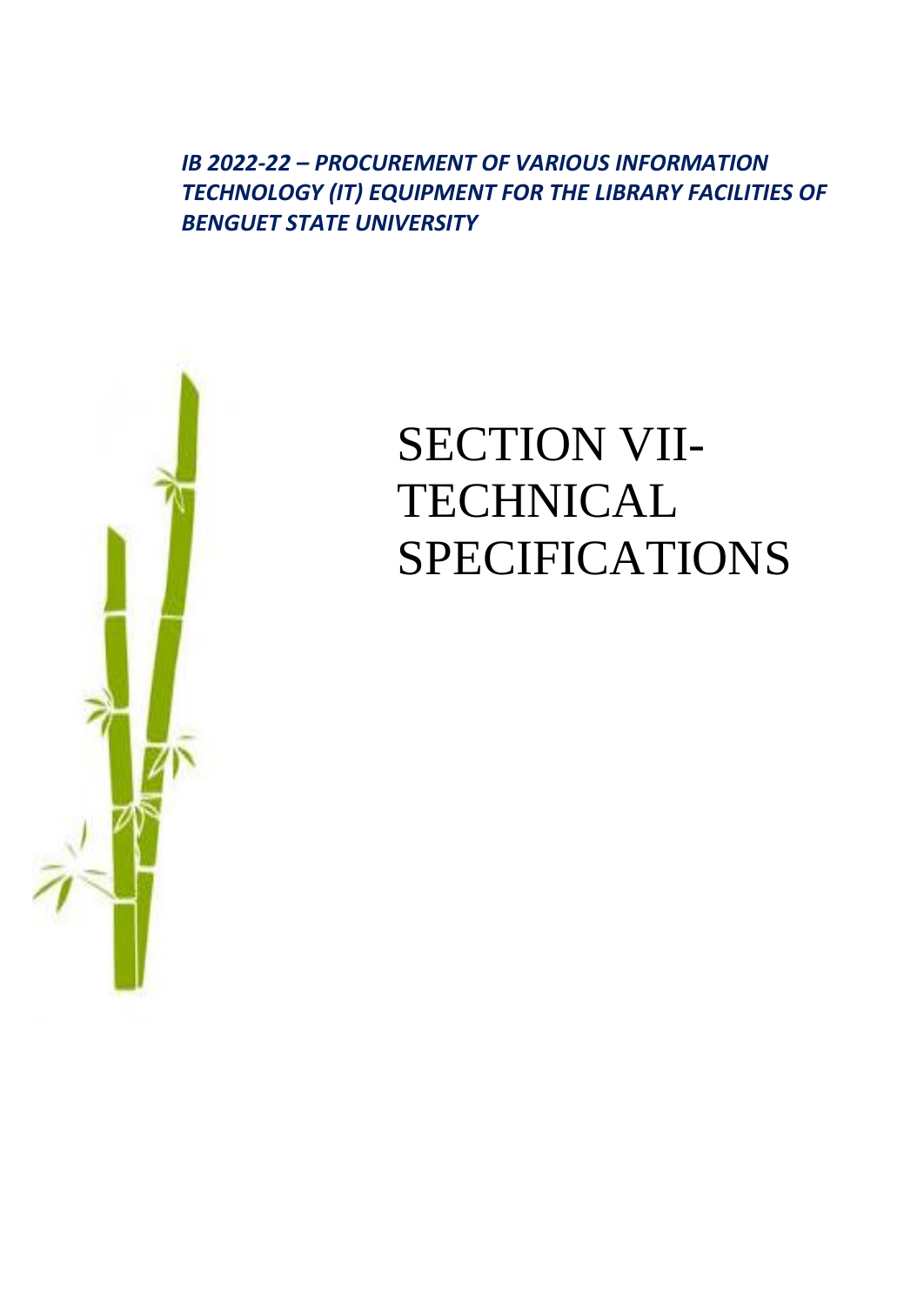## **TECHNICAL SPECIFICATIONS**

| Item | <b>Specifications</b>                                                                                                                                            | <b>Statement of Compliance</b>                                                                                                                                                                                                                                                                                                                                                                                                                                                                                                                                                                                                                                                                                                                                                                                                                                                                                                                                                                                                                                                                                                                                       |
|------|------------------------------------------------------------------------------------------------------------------------------------------------------------------|----------------------------------------------------------------------------------------------------------------------------------------------------------------------------------------------------------------------------------------------------------------------------------------------------------------------------------------------------------------------------------------------------------------------------------------------------------------------------------------------------------------------------------------------------------------------------------------------------------------------------------------------------------------------------------------------------------------------------------------------------------------------------------------------------------------------------------------------------------------------------------------------------------------------------------------------------------------------------------------------------------------------------------------------------------------------------------------------------------------------------------------------------------------------|
|      |                                                                                                                                                                  | [Bidders must state here either<br>"Comply" or "Not Comply" against<br>each of the individual parameters of<br>each Specification stating the<br>corresponding performance parameter<br>of the equipment offered. Statements<br>of "Comply" or "Not Comply" must be<br>supported by evidence in a Bidders Bid<br>and cross-referenced to that evidence.<br>Evidence shall be in the form of<br>manufacturer's un-amended sales<br>literature, unconditional statements of<br>specification and compliance issued by<br>the manufacturer, samples,<br>independent test data etc., as<br>appropriate. A statement that is not<br>supported by evidence or is<br>subsequently found to be contradicted<br>by the evidence presented will render<br>the Bid under evaluation liable for<br>rejection. A statement either in the<br>Bidder's statement of compliance or<br>the supporting evidence that is found<br>to be false either during Bid<br>evaluation, post-qualification or the<br>execution of the Contract may be<br>regarded as fraudulent and render the<br>Bidder or supplier liable for<br>prosecution subject to the applicable<br>laws and issuances.] |
| 1    | <b>VIRTUAL RECORDING COMPUTERS</b>                                                                                                                               |                                                                                                                                                                                                                                                                                                                                                                                                                                                                                                                                                                                                                                                                                                                                                                                                                                                                                                                                                                                                                                                                                                                                                                      |
|      | <b>Condition: Brand New</b>                                                                                                                                      |                                                                                                                                                                                                                                                                                                                                                                                                                                                                                                                                                                                                                                                                                                                                                                                                                                                                                                                                                                                                                                                                                                                                                                      |
|      | with the MINIMUM specifications:                                                                                                                                 |                                                                                                                                                                                                                                                                                                                                                                                                                                                                                                                                                                                                                                                                                                                                                                                                                                                                                                                                                                                                                                                                                                                                                                      |
|      | HARDWARE:                                                                                                                                                        |                                                                                                                                                                                                                                                                                                                                                                                                                                                                                                                                                                                                                                                                                                                                                                                                                                                                                                                                                                                                                                                                                                                                                                      |
|      | Processor: at least 8cores and 16MB cache and must be the latest or<br>1 generation/series lower than the latest product (not SOC); with<br>cooler.              |                                                                                                                                                                                                                                                                                                                                                                                                                                                                                                                                                                                                                                                                                                                                                                                                                                                                                                                                                                                                                                                                                                                                                                      |
|      | Motherboard: compatible to the aforementioned processor, with<br>SSD m2 slot, compatible slot for the GPU, and supports 4 RAM slots<br>with raid support with SL |                                                                                                                                                                                                                                                                                                                                                                                                                                                                                                                                                                                                                                                                                                                                                                                                                                                                                                                                                                                                                                                                                                                                                                      |
|      | RAM: 2x 8GB modules compatible to the aforementioned<br>motherboard                                                                                              |                                                                                                                                                                                                                                                                                                                                                                                                                                                                                                                                                                                                                                                                                                                                                                                                                                                                                                                                                                                                                                                                                                                                                                      |
|      | Storage: 500GB SSD m2 + 1TB SATA HDD                                                                                                                             |                                                                                                                                                                                                                                                                                                                                                                                                                                                                                                                                                                                                                                                                                                                                                                                                                                                                                                                                                                                                                                                                                                                                                                      |
|      | GPU: 4GB GDDR5 with 4.6 Open GL, 1.2 OPenCL, 6.4 Shader<br>Model                                                                                                 |                                                                                                                                                                                                                                                                                                                                                                                                                                                                                                                                                                                                                                                                                                                                                                                                                                                                                                                                                                                                                                                                                                                                                                      |
|      | Wi-Fi Card: 300 Mbps                                                                                                                                             |                                                                                                                                                                                                                                                                                                                                                                                                                                                                                                                                                                                                                                                                                                                                                                                                                                                                                                                                                                                                                                                                                                                                                                      |
|      | PSU:750W 80plus Bronze, Semi-modular<br>Casing: with 2 fans                                                                                                      |                                                                                                                                                                                                                                                                                                                                                                                                                                                                                                                                                                                                                                                                                                                                                                                                                                                                                                                                                                                                                                                                                                                                                                      |
|      | Monitor: 2x 24inches FHD monitor with HDMI and VGA port                                                                                                          |                                                                                                                                                                                                                                                                                                                                                                                                                                                                                                                                                                                                                                                                                                                                                                                                                                                                                                                                                                                                                                                                                                                                                                      |
|      | UPS: 650va 360w 230v with 5-15R sockets                                                                                                                          |                                                                                                                                                                                                                                                                                                                                                                                                                                                                                                                                                                                                                                                                                                                                                                                                                                                                                                                                                                                                                                                                                                                                                                      |
|      | Accessories:                                                                                                                                                     |                                                                                                                                                                                                                                                                                                                                                                                                                                                                                                                                                                                                                                                                                                                                                                                                                                                                                                                                                                                                                                                                                                                                                                      |
|      | USB keyboard and mouse, mouse pad, 2.1 speakers + subwoofer<br>with Bluetooth support, 1080P 30 FPS web cam, HD USB Stereo<br>headset with headphones,           |                                                                                                                                                                                                                                                                                                                                                                                                                                                                                                                                                                                                                                                                                                                                                                                                                                                                                                                                                                                                                                                                                                                                                                      |
|      | USB cardioid microphone with sound chipset of 192kHz/24bit, 2x<br>36 CM LED ring light with 2.1M Stand, universal socket adapter                                 |                                                                                                                                                                                                                                                                                                                                                                                                                                                                                                                                                                                                                                                                                                                                                                                                                                                                                                                                                                                                                                                                                                                                                                      |
|      | Warranty: At least One (1) year Parts and Services Warranty                                                                                                      |                                                                                                                                                                                                                                                                                                                                                                                                                                                                                                                                                                                                                                                                                                                                                                                                                                                                                                                                                                                                                                                                                                                                                                      |
|      | SOFTWARE:                                                                                                                                                        |                                                                                                                                                                                                                                                                                                                                                                                                                                                                                                                                                                                                                                                                                                                                                                                                                                                                                                                                                                                                                                                                                                                                                                      |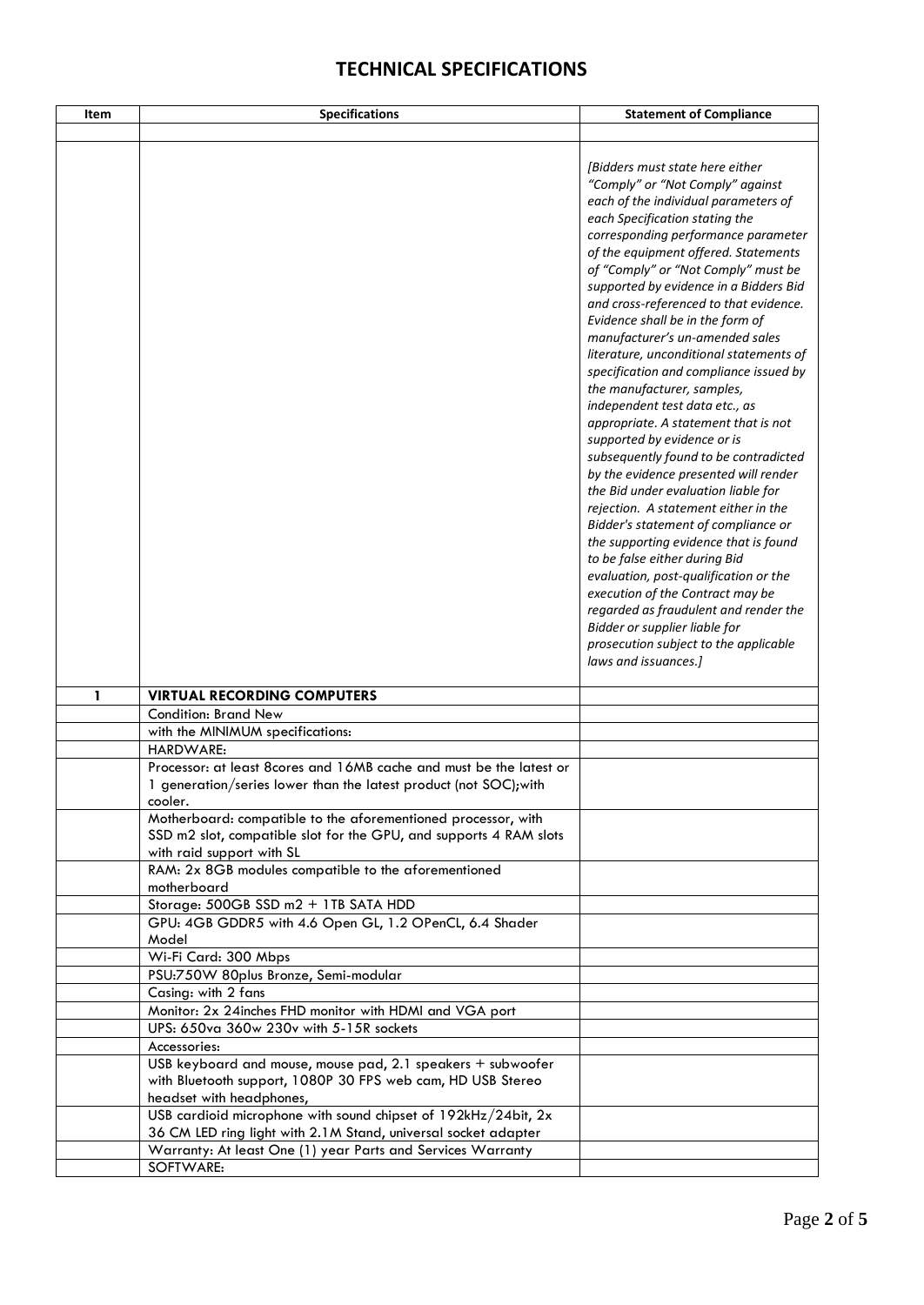|             | OS: Installed with at least Windows 10 Pro to run Remote Desktop                                                                         |  |
|-------------|------------------------------------------------------------------------------------------------------------------------------------------|--|
|             | Connection with authentic disk;                                                                                                          |  |
|             | Office Suite: Not counterfeit; has at least: word processor,                                                                             |  |
|             | spreadsheet, presentation. and has the capability to run on the                                                                          |  |
|             | latest smart phones and tablets with authentic disk;                                                                                     |  |
| $\mathbf 2$ | <b>LIBRARY COMPUTER WORKSTATION</b>                                                                                                      |  |
|             | <b>Condition: Brand New</b>                                                                                                              |  |
|             | with the MINIMUM specifications:                                                                                                         |  |
|             | HARDWARE:                                                                                                                                |  |
|             | Processor: at least 8cores and 16MB cache and must be the latest or                                                                      |  |
|             | 1 generation/series lower than the latest product (not SOC); with                                                                        |  |
|             | cooler.                                                                                                                                  |  |
|             | motherboard: compatible to the aforementioned processor, with SSD<br>m2 slot, compatible slot for the GPU, and supports 4 RAM slots with |  |
|             | raid support with SL                                                                                                                     |  |
|             | RAM: 2x 8GB modules compatible to the aforementioned                                                                                     |  |
|             | motherboard                                                                                                                              |  |
|             | Storage: 500GB SSD m2 + 1TB SATA HDD                                                                                                     |  |
|             | GPU: 4GB GDDR5 with 4.6 Open GL, 1.2 OPenCL, 6.4 Shader                                                                                  |  |
|             | Model                                                                                                                                    |  |
|             | Wi-Fi Card: 300 Mbps                                                                                                                     |  |
|             | PSU:750W 80plus Bronze, Semi-modular                                                                                                     |  |
|             | Casing: with 2 fans                                                                                                                      |  |
|             | Monitor: 24inches FHD monitor with HDMI and VGA port                                                                                     |  |
|             | UPS: 650va 360w 230v with 5-15R sockets                                                                                                  |  |
|             | Accessories:                                                                                                                             |  |
|             | USB keyboard and mouse, mouse pad, 1080P 30 FPS web cam, HD                                                                              |  |
|             | USB Stereo headset with headphones, universal socket adapter                                                                             |  |
|             |                                                                                                                                          |  |
|             | Warranty: At least One (1) year Parts and Services Warranty                                                                              |  |
|             | SOFTWARE:                                                                                                                                |  |
|             | OS: Installed with at least Windows 10 Pro to run Remote Desktop                                                                         |  |
|             | Connection with authentic disk;                                                                                                          |  |
|             | Office Suite: Not counterfeit; has at least: word processor,                                                                             |  |
|             |                                                                                                                                          |  |
|             | spreadsheet, presentation. and has the capability to run on the                                                                          |  |
|             | latest smart phones and tablets with authentic disk;                                                                                     |  |
| 3           | <b>VIRTUAL LIBRARY COMPUTER</b>                                                                                                          |  |
|             | Condition: Brand New                                                                                                                     |  |
|             | with the MINIMUM specifications:                                                                                                         |  |
|             | HARDWARE:                                                                                                                                |  |
|             | Processor: at least 4cores and 8MB cache and must be the latest or                                                                       |  |
|             | 1 generation/series lower than the latest product (not SOC); with                                                                        |  |
|             | cooler.                                                                                                                                  |  |
|             | motherboard: compatible to the aforementioned processor, with SSD                                                                        |  |
|             | m2 slot, compatible slot for the GPU, and supports 4 RAM slots with                                                                      |  |
|             | raid support with SL<br>RAM: 2x 4GB modules compatible to the aforementioned                                                             |  |
|             | motherboard                                                                                                                              |  |
|             | Storage: 256GB SSD m2                                                                                                                    |  |
|             | PSU:500W 80plus Bronze                                                                                                                   |  |
|             | Casing: with 2 fans                                                                                                                      |  |
|             | Monitor: 24inches LED                                                                                                                    |  |
|             | UPS: 650va 360w 230v with 5-15R sockets                                                                                                  |  |
|             | Accessories:                                                                                                                             |  |
|             | USB keyboard and mouse, mouse pad, universal socket adapter                                                                              |  |
|             | Warranty: At least One (1) year Parts and Services Warranty                                                                              |  |
|             | SOFTWARE:                                                                                                                                |  |
|             | OS: Installed with at least Windows 10 Pro to run Remote Desktop                                                                         |  |
|             | Connection with authentic disk;                                                                                                          |  |
|             | Office Suite: Not counterfeit; has at least: word processor,                                                                             |  |
|             | spreadsheet, presentation. and has the capability to run on the                                                                          |  |
|             | latest smart phones and tablets with authentic disk;                                                                                     |  |
| 4           | <b>LAPTOP</b>                                                                                                                            |  |
|             | Condition: Brand New                                                                                                                     |  |
|             | with the MINIMUM specifications:<br>HARDWARE:                                                                                            |  |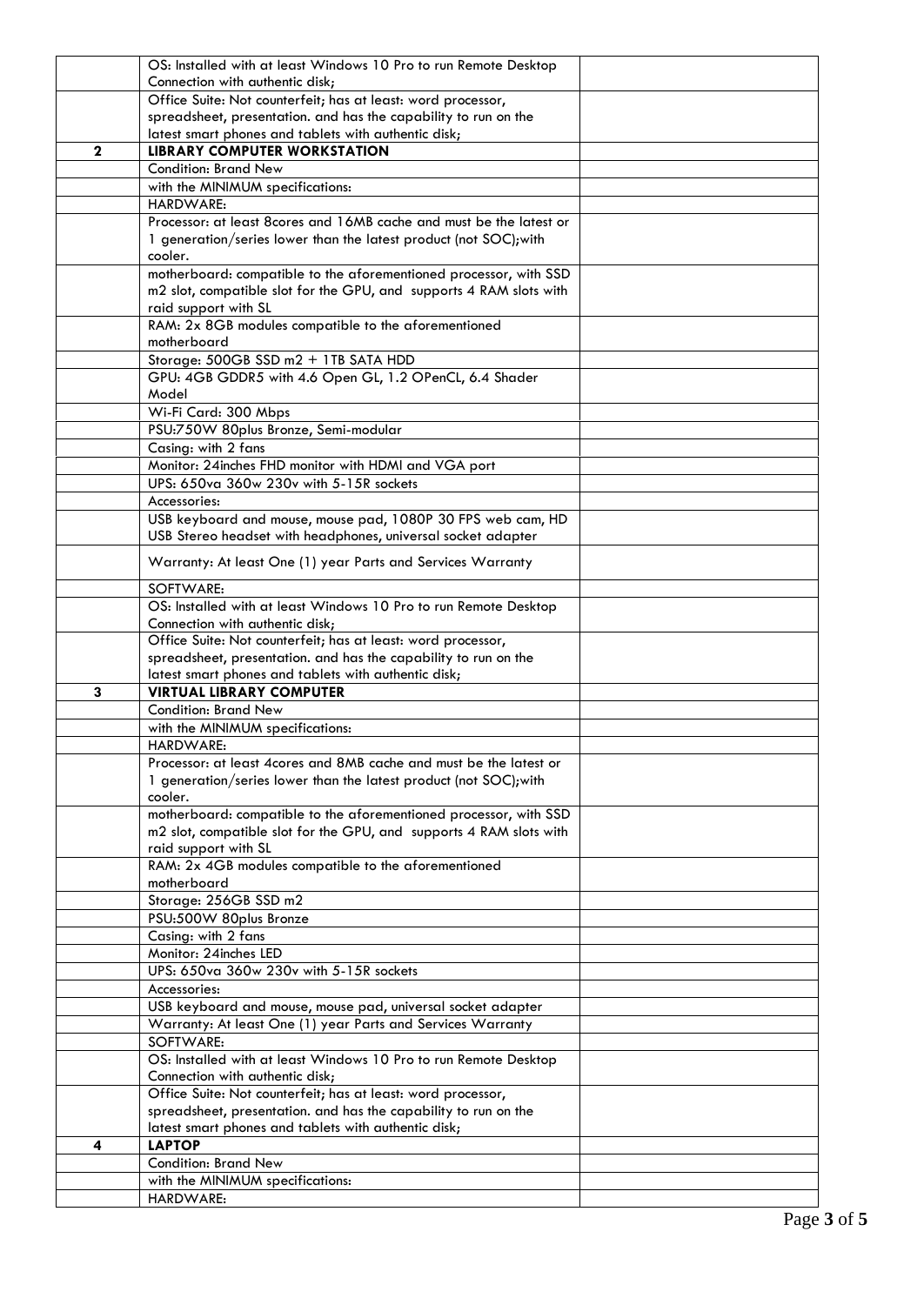|   | Processor: at least 6cores and 12MB cache and must be the latest or                                                                      |  |
|---|------------------------------------------------------------------------------------------------------------------------------------------|--|
|   | 2 generation/series lower than the latest product (not SOC).                                                                             |  |
|   | RAM: 16GB DDR4                                                                                                                           |  |
|   | Storage: 1TB SSD m2<br>Screen: 15 inches FHD IPS                                                                                         |  |
|   | Accessories:                                                                                                                             |  |
|   | Bag, Charger, wireless mouse, universal socket adapter                                                                                   |  |
|   | Warranty: At least One (1) year Parts and Services Warranty                                                                              |  |
|   | SOFTWARE:                                                                                                                                |  |
|   | OS: Installed with at least Windows 10 Pro to run Remote Desktop                                                                         |  |
|   | Connection with authentic disk;                                                                                                          |  |
|   | Office Suite: Not counterfeit; has at least: word processor,<br>spreadsheet, presentation. and has the capability to run on the          |  |
|   | latest smart phones and tablets with authentic disk;                                                                                     |  |
| 5 | <b>SERVER</b>                                                                                                                            |  |
|   | Condition: Brand New. All peripherals and devices are all one type                                                                       |  |
|   | of brand.                                                                                                                                |  |
|   | with the MINIMUM specifications:                                                                                                         |  |
|   | HARDWARE:                                                                                                                                |  |
|   | TYPE: Tower<br>Processor: at least 10 cores and 13MB cache and must be the latest                                                        |  |
|   | or 1 generation/series lower than the latest product; with cooler.                                                                       |  |
|   | motherboard: compatible to the aforementioned processor, with SSD                                                                        |  |
|   | m2 slot, compatible slot for the GPU, and supports 4 RAM slots with                                                                      |  |
|   | raid support with SLV (DUAL LAN ports with at least 10GbE)                                                                               |  |
|   | RAM: 32GB RAM compatible to the aforementioned motherboard                                                                               |  |
|   | Storage: 4x 600GB SAS configured in RAID 5                                                                                               |  |
|   | PSU:750W rated<br>Casing: with 8 drive bays                                                                                              |  |
|   | Monitor: 22inches LED                                                                                                                    |  |
|   | UPS: 3Kva 2700w 230v                                                                                                                     |  |
|   | Accessories:                                                                                                                             |  |
|   | USB keyboard and mouse, mouse pad, universal socket adapter,                                                                             |  |
|   | DVD ROM                                                                                                                                  |  |
|   | Warranty: At least One (1) year Parts and Services Warranty                                                                              |  |
|   | SOFTWARE:<br>OS: Installed with at least Windows Server 2019 to run MSSQL                                                                |  |
|   | together with Follet Destiny and its other software attachment with                                                                      |  |
|   | authentic disk;                                                                                                                          |  |
|   | Protection: Server End-point security with 2 year subscription                                                                           |  |
|   | compatible with the OS.                                                                                                                  |  |
| 6 | <b>SERVER</b>                                                                                                                            |  |
|   | Condition: Brand New. All peripherals and devices are all one type<br>of brand.                                                          |  |
|   | with the MINIMUM specifications:                                                                                                         |  |
|   | HARDWARE:                                                                                                                                |  |
|   | <b>TYPE: Tower</b>                                                                                                                       |  |
|   | Processor: at least 10cores and 13MB cache and must be the latest                                                                        |  |
|   | or 1 generation/series lower than the latest product; with cooler.                                                                       |  |
|   | motherboard: compatible to the aforementioned processor, with SSD<br>m2 slot, compatible slot for the GPU, and supports 4 RAM slots with |  |
|   | raid support with SLV (DUAL LAN ports with at least 10GbE)                                                                               |  |
|   | RAM: 32GB RAM compatible to the aforementioned motherboard                                                                               |  |
|   | Storage: 4x 600GB SAS configured in RAID 5                                                                                               |  |
|   | PSU:750W rated                                                                                                                           |  |
|   | Casing: with 8 drive bays                                                                                                                |  |
|   | Monitor: 22inches LED                                                                                                                    |  |
|   | UPS: 3Kva 2700w 230v<br>Accessories:                                                                                                     |  |
|   | USB keyboard and mouse, mouse pad, universal socket adapter,                                                                             |  |
|   | <b>DVD ROM</b>                                                                                                                           |  |
|   | Warranty: At least One (1) year Parts and Services Warranty<br>SOFTWARE:                                                                 |  |
|   | OS: Installed with at least Windows Server 2019 to run MSSQL                                                                             |  |
|   | together with Follet Destiny and its other software attachment with                                                                      |  |
|   | authentic disk;                                                                                                                          |  |